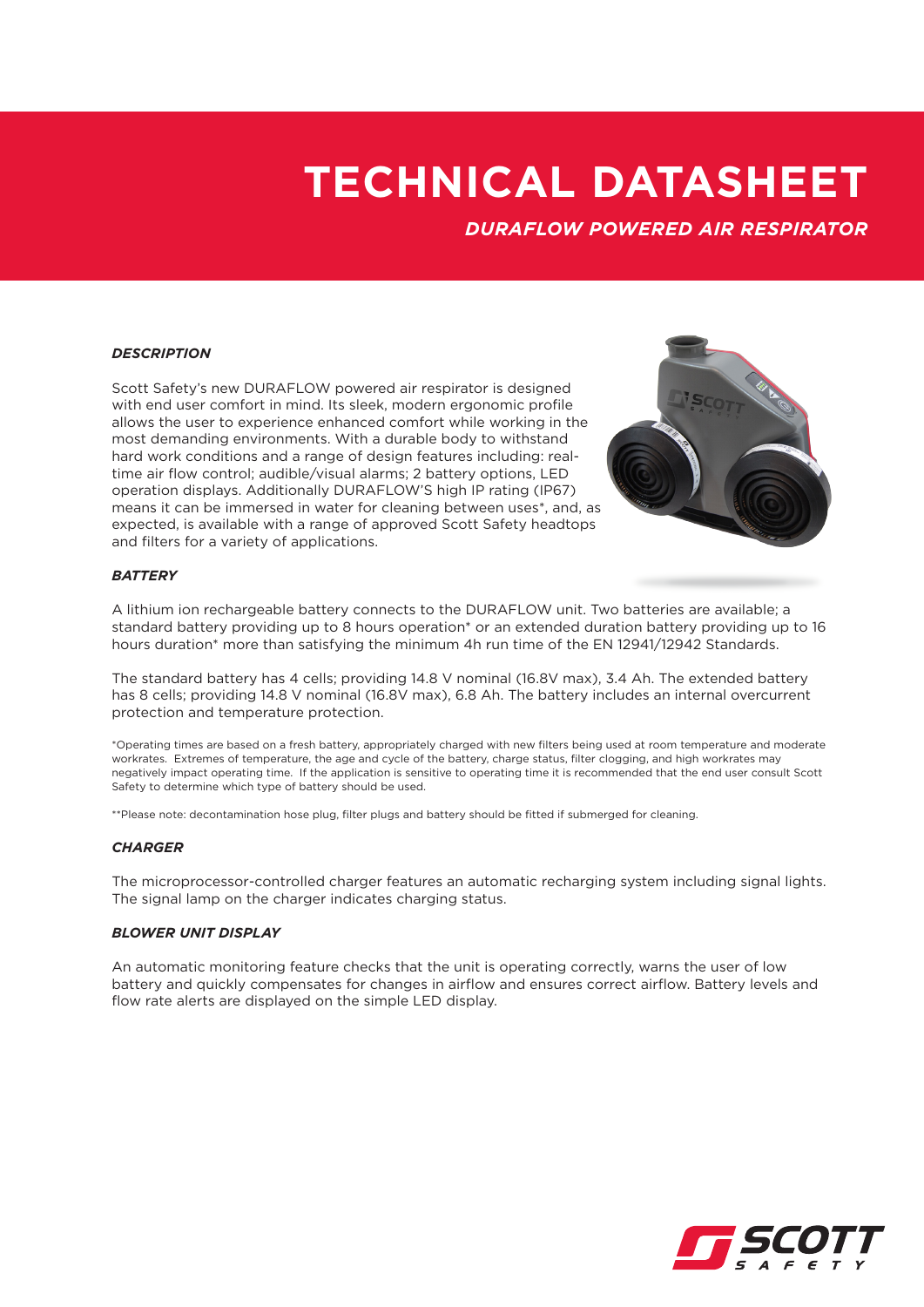| <b>DURAFLOW</b>                                        |                                                                                                                                                                         |
|--------------------------------------------------------|-------------------------------------------------------------------------------------------------------------------------------------------------------------------------|
| <b>TECHNICAL DATA</b>                                  |                                                                                                                                                                         |
| Approvals:                                             | EN 12941 CE 0086 (see below for headtop approvals)                                                                                                                      |
| Air flow:                                              | Min 160 I/min with automatic adjustment                                                                                                                                 |
| Standard battery:                                      | Rechargeable, Li-ion 14.8 V nominal (16.8V max), 3.4 Ahr battery.<br>Internal overcurrent and temperature protection. Size 181.8mm x 54.2mm x 34mm, Weight approx 340 g |
| Extended battery:                                      | Rechargeable, Li-ion 14.8 V nominal (16.8V max), 6.8 Ahr battery.<br>Internal overcurrent and temperature protection. Size 181.8mm x 54.2mm x 50mm, Weight approx 540 g |
| Battery operating time<br>(Standard Battery)           | Up to 8 hours depending upon Headtop/filter combination                                                                                                                 |
| Battery operating time<br>(Extended Battery)*          | Up to 16 hours depending upon Headtop/filter combination                                                                                                                |
| Unit display                                           | Power status; battery gauge; alarm status                                                                                                                               |
| Alarms                                                 | Audible alarm sounds for Low flow or Low battery.                                                                                                                       |
| Alarm Sound Level                                      | >75 dB (audible level dependant on headtop)                                                                                                                             |
| User notification                                      | 3 beeps when correct airflow reached on start up                                                                                                                        |
| Weight of unit without filters<br>or battery:          | 600g approx.                                                                                                                                                            |
| Weight of unit with standard<br>battery and no filters | 950g approx.                                                                                                                                                            |
| <b>Operating Sound level:</b>                          | $<$ 75 dB (A)                                                                                                                                                           |
| Operating Temperature range:                           | -10 °C  +50 °C (Factory sealed -10 °C  +50°C)                                                                                                                           |
| Humidity:                                              | < 95%                                                                                                                                                                   |
| Recharging temperature:                                | Recommended recharging temperature approx + 20 °C                                                                                                                       |
| Ingress Resistance:                                    | IP55 shower resistance (battery & filters fitted, without decon plugs fitted);<br>IP67 (Battery fitted, with hose & filter decon plugs fitted)                          |
| <b>MATERIAL DATA</b>                                   |                                                                                                                                                                         |
| Blower body                                            | Polycarbonate / ABS blend. Chemically resistant, resistant to impact, chemicals and wear and tear.                                                                      |
| Gasket                                                 | Thermoplastic Elastomer                                                                                                                                                 |
| Motor body                                             | PC / ABS blend; good resistance to abrasion, impact and good mechanical properties.                                                                                     |

\* Operating times are based on a fresh battery, appropriately charged with new filters being used at room temperature and moderate workrates. Extremes of temperature,<br>the age and cycle of the battery, charge status, filter

| <b>DURAFLOW</b>                      |                                 |  |
|--------------------------------------|---------------------------------|--|
| <b>HEADTOP COMBINATION APPROVALS</b> |                                 |  |
|                                      | <b>EN 12941 APPROVAL RATING</b> |  |
| FH1 Half-Hood                        | TH <sub>3</sub>                 |  |
| FH2 Full-Hood                        | TH <sub>3</sub>                 |  |
| FH21 Anti-Static Full-Hood           | TH <sub>3</sub>                 |  |
| FH22 Full-Hood                       | TH <sub>3</sub>                 |  |
| FH31 Faceshield                      | TH <sub>3</sub>                 |  |

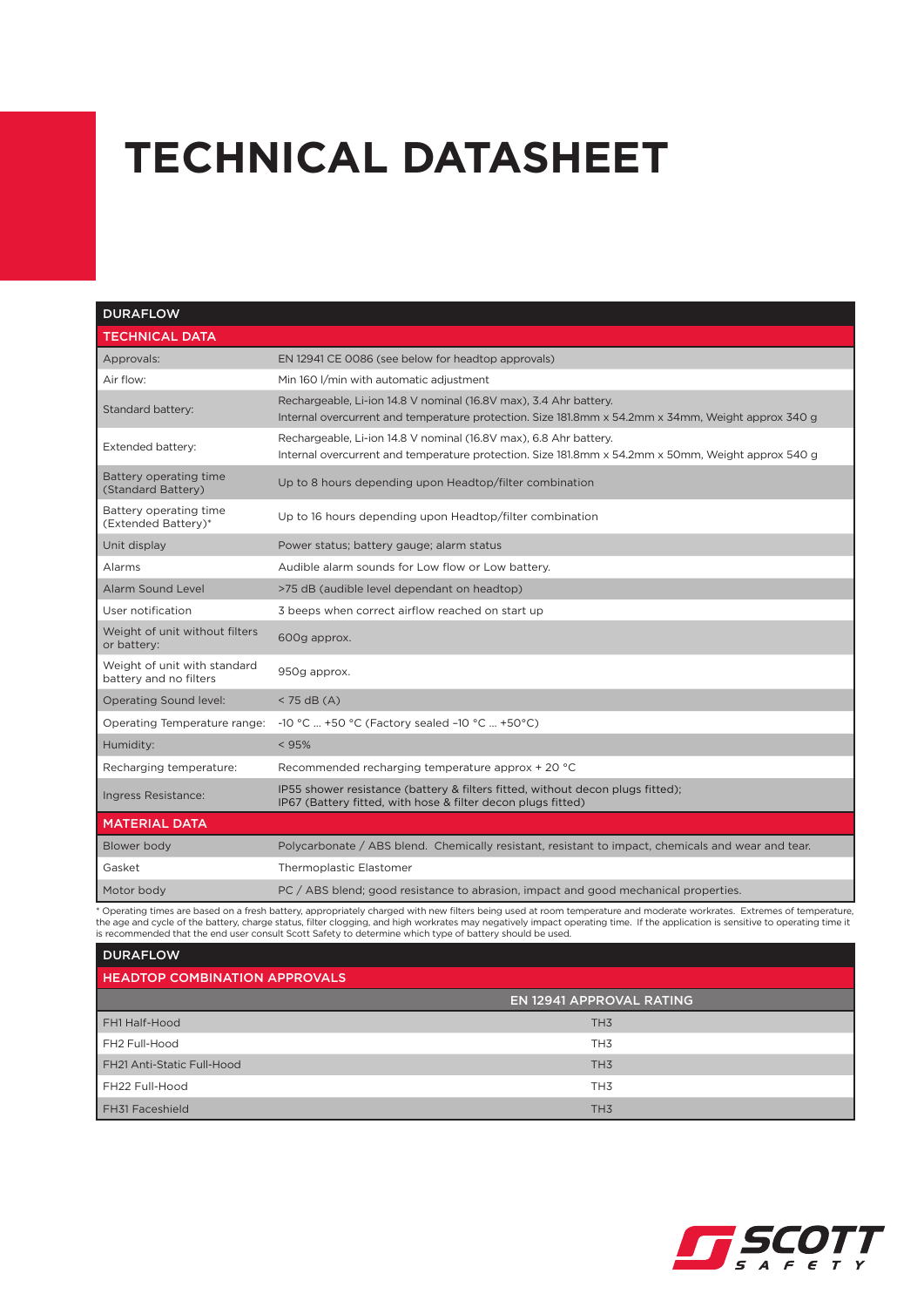#### DURAFLOW

### BATTERYPACK AND CHARGER WARNINGS

Seek medical advice immediately if a cell or battery is swallowed.

In the event of a battery leaking, do not allow liquid to come into contact with the skin or eyes. If contact has been made, use water to wash the affected area thoroughly and seek medical advice.

Use only Scott Safety approved batteries for the Duraflow PAPR.

Use the battery only for the application for which it is intended.

Do not remove the battery from the original packaging until you intend to use it.

Do not short-circuit batteries.

Do not dismantle, open, or shred batteries.

Do not subject batteries to mechanical shock.

Do not expose batteries to heat or fire. Avoid storage in direct sunlight.

Never recharge in a potentially explosive environment.

Storing a battery that has depleted can damage the battery.

Do not charge the battery with any other charger except that which is specifically provided for use with the equipment.

Charge the battery only within the temperature range of O°C to 40°C.

Do not store batteries haphazardly where they may short-circuit each other or be short-circuited by conductive materials.

The charger is suitable only for indoor use.

Use only an approved power supply

Do not use any charger other than the charger that is provided.

Do not attempt to charge non-rechargable batteries.

Do not leave a battery on prolonged charge when not in use.

This information also relates to any secondary battery that you may use.